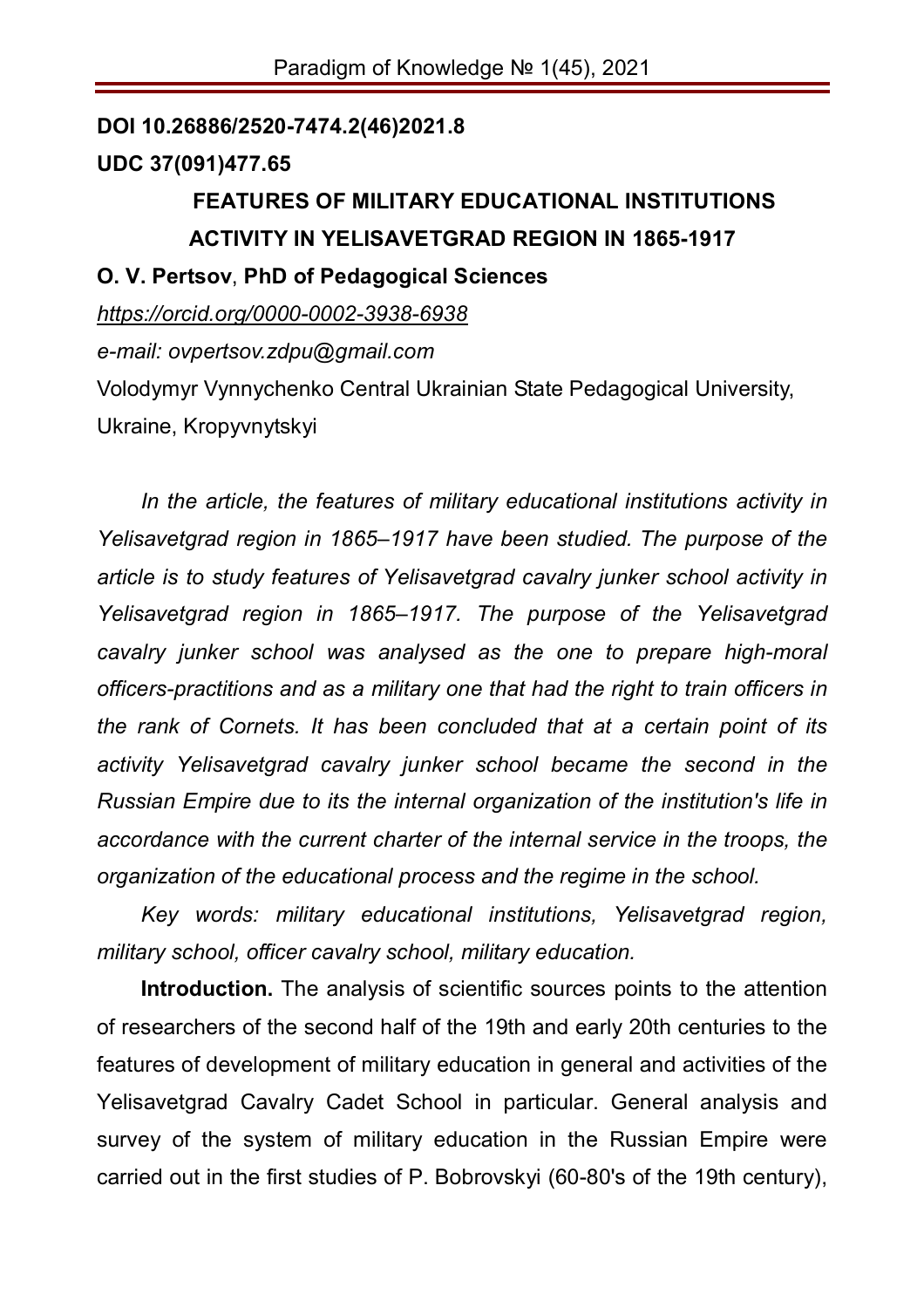M. Lalaiev (1892, 1898, 1900), A. Rozenschild von Poulin (1907), M. Galkin (1907), F. Grekov (1910), V. Bernatskyi (1913), P. Petrov and N. Sokolov (1914) et al.

The purpose of the article is to study features of Yelisavetgrad cavalry junker school activity in Yelisavetgrad region in 1865–1917.

During its existence, the Yelisavetgrad junker school was housed in several rooms built in the first half of the 19th century. At that time, the city was the center of military settlements. Until 1888 the institution was housed in a three-story building in the corner of Dvortsovyi lane and Theater Square. There the junkers lived and studied. The school did not have own church at that time, so the junkers went to the nearest one – Pokrovska church in Kovalivka area, the archpriest of which was also a law teacher at the school.

Since 1888, the junkers were transferred to the palace building, which until this time housed a military progymnasium. There on the third floor was arranged a house church in honor of St. Archangel Michael, which contained both squadrons. Later, the church was relocated to the first floor of the building and it became larger. On the first floor there were "royal rooms" (for honorary guests), a room for a school officer on duty, a reception room for the visitors, and a corridor in which the junkers that commit offense were placed "under the rifle", and a punishment room.

Behind the reception room there was a junker's buffet (private), to which outside entrants were banned. It was forbidden to sell spirits. At the buffet there was a medical point, in which the junkers with minor sickness were treated. Besides, on the first floor there was a dining room. Behind the dining room was an apartment of classes inspector with a separate entrance, and in front of it - apartments of squadron commanders.

On the second floor, the first squadron and the St. George's Hall was located, and on the third - the second squadron. In each squadron, in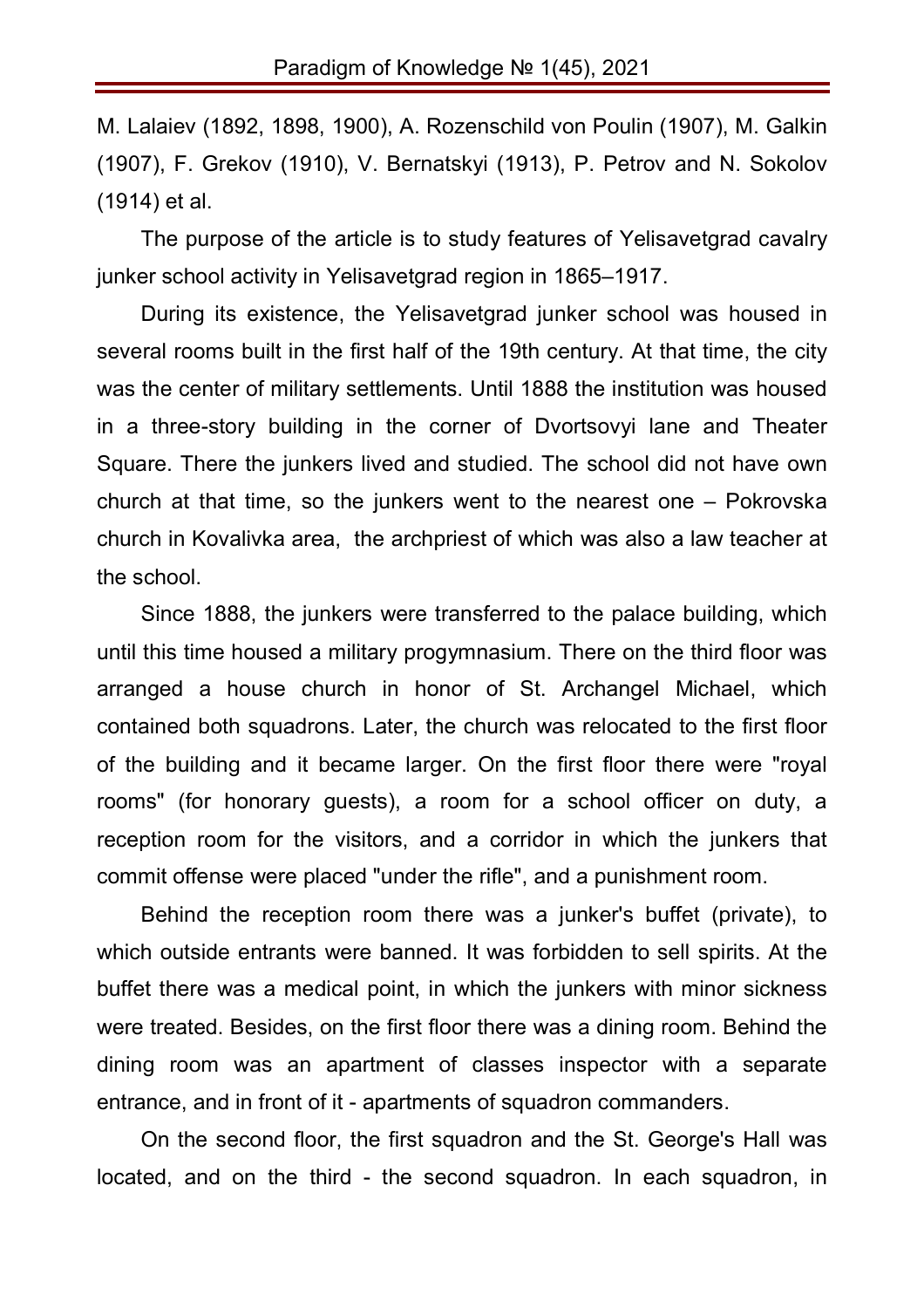addition to the bedrooms, there were small libraries, gyms with parallel bars, bars, sports horse and dressing rooms. On the library walls there were always portraits of the Emperor and the Majesty Persons of Tsar's Family, as well as the Military Minister, the Chief of the District, the Chief of the Military Educational Institutions, and the group photos of the students who graduated from the institution.

The interior of the junker bedrooms and dressing rooms was Spartan. The bedrooms were furnished with iron beds on boards, stools and bedside tables on the number of junkers. For the bed served a sack, stuffed with straw, a pillow, an underclothing, which was changed every two weeks. There were no separate rooms for homework in the institution, so the junkers were studying while sitting on the bed beside the bedside table. In the lavatories there was only cold water, and at first there were even no baths.

In the semi-basement premises there was a junker kitchen, a grocery storage and a room for the storage of personal belongings of the junkers.

The educational process was held in a three-story building on the other side of the Dvortsova Street. There were two squadrons. Each class could accommodate from 25 to 40 people. They were equipped with ordinary classroom furniture: table with benches for students, a table for a teacher, one blackboard, and on the walls, depending on the class, maps, drawings, plans, etc. hung. Behind the classes were the office of the inspector and his assistants, teachers' staff room, a fencing hall and a school church.

A little behind there was the school orderly room. Behind the class building there was a riding hall. There were two arenas – winter and summer one.

The winter riding hall of the junker school was built at the same time as the staff and training buildings in 1848. It was one large hall with adjoining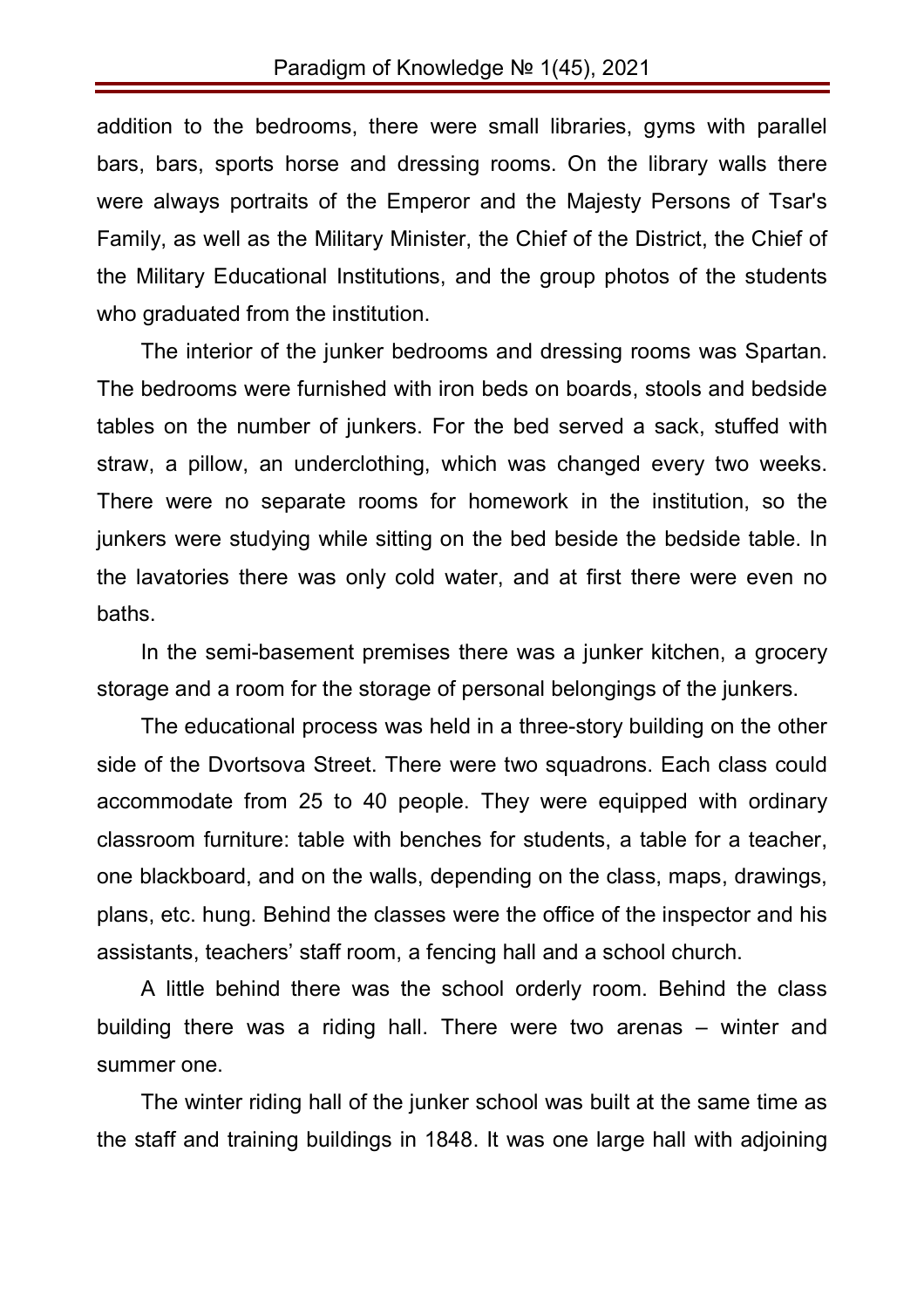offices on both sides forming a cross-plan. Here training sessions were conducted on horseback riding and also competitions were held [7, p. 3].

At the arena there was a building with officers' apartments, farther – barracks for soldiers and forge, in which the junkers practiced in horseshoeing the horses. All these buildings have survived to this day and are architectural monuments.

Since 1873 an artificial ventilation has been installed in the school.

For the treatment of junkers in the school, a special article of expenditure was not provided, but financed from residual sums and savings.

In terms of hygiene, students` food included all the products necessary for the formation of a healthy organism. The main ones were meat, bread, vegetables, sugar. Only in extreme cases, when the price of sugar and vegetables increased, the school reduced the portions of the products provided by the layout. At the same time, the evening tea was replaced by porridge, instead of buns, the bread was given out at the morning teatime. Products were bought by artel on the market as needed.

Concerning the provision of junkers with the necessary military training means, 10 combat and 20 blank cartridges and 80 capsules were given out for each junker for training classes of firing at the target [4, p. 50].

At the time of the formation, according to the order of the General-Inspector of the cavalry, the Yelisavetgrad School on the number of pupils was provided with horses from the nearest regiment from among the defective, but suitable for riding. In addition, every year the school bought young horses.

In the organization of the internal order in the school were guided by the current statutes of internal service in the troops with the relevant additions relating to junker life.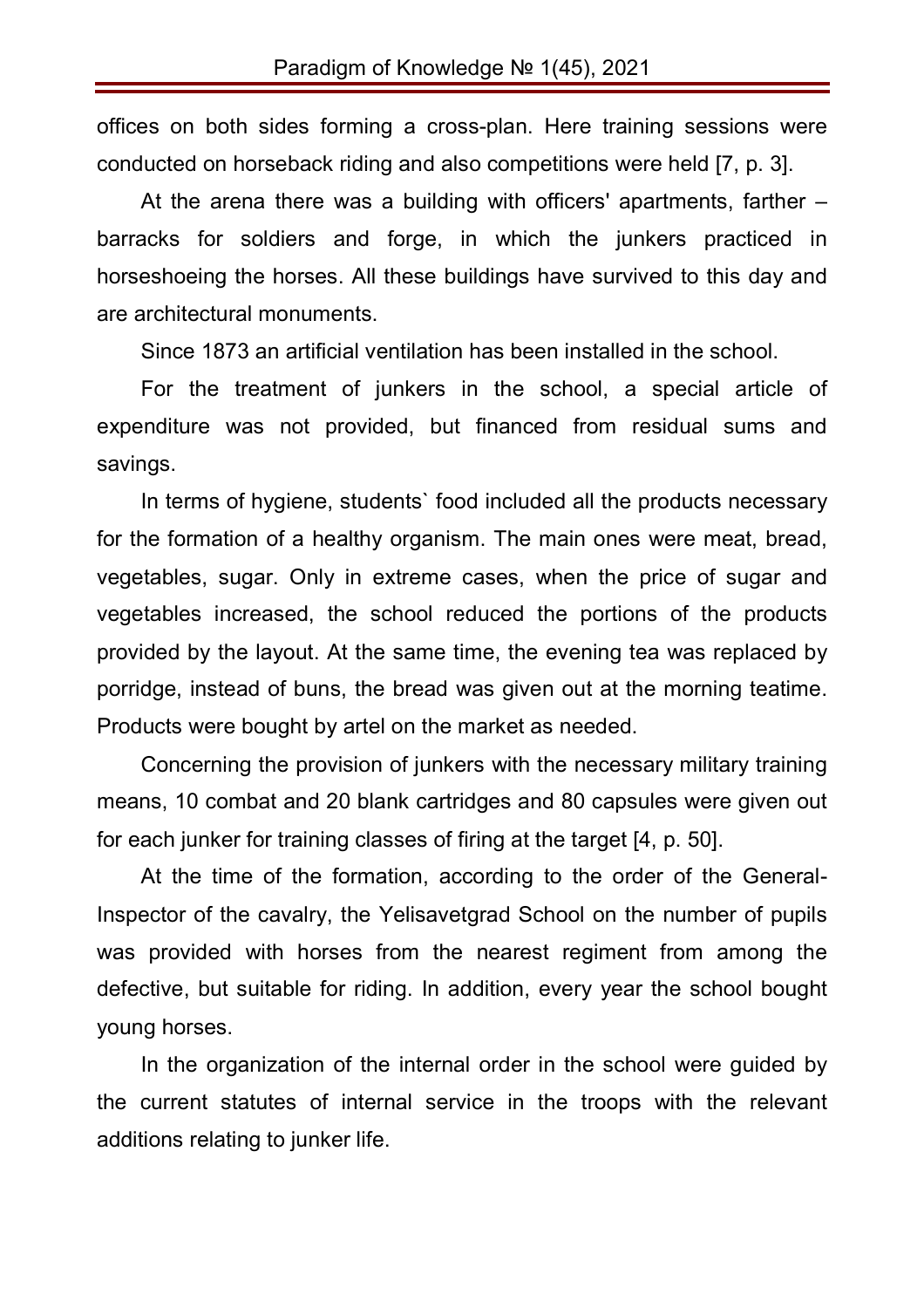A regular officer was selected every day for direct permanent supervision of the internal order and discipline of the school, which was subordinated to the head of the school, and during classes – also to the inspector of classes. The regular officer was in charge of all the regulars and on duty ones in military units, and in the camp, also of a guard.

For the help of the regular officer were assigned duty officers from the senior course - on the squadron, aid post, in the kitchen and in the reception room in the hours of reception of visitors; from the junior course – a squadron orderly man.

All junkers, except regular and china clipper in the kitchen, were exempted from class lessons. Also, by the order of the regular officer a regular trumpeter was elected.

In addition to the ones on duty, "lace" and senior junkers supervised order in the squadrons and classes. They were appointed right after the summer vacation. The squadron was followed by cavalry sergeant major (the junker, who was the best student, was an excellent student of formation training, had authority among other junkers). Also, 4 platoons and 8 junior-ensign, the banner-junker and the corporal were chosen.

The educational and upbringing process in the school was based on a rigid Spartan regime. Nobody was let go home for a night. There were two kinds of vacations in the school – the town and out-of-town ones. The purpose of the vacations was to provide the opportunity to spend time in their families, relatives who had family or friends, as well as in the aesthetic education of junkers by attending the theater, concerts, etc.

For town vacations, a thorough triple check was carried out: by a platoon officer-in-law junker, a squadron officer on duty and a school officer on duty [8, p. 94].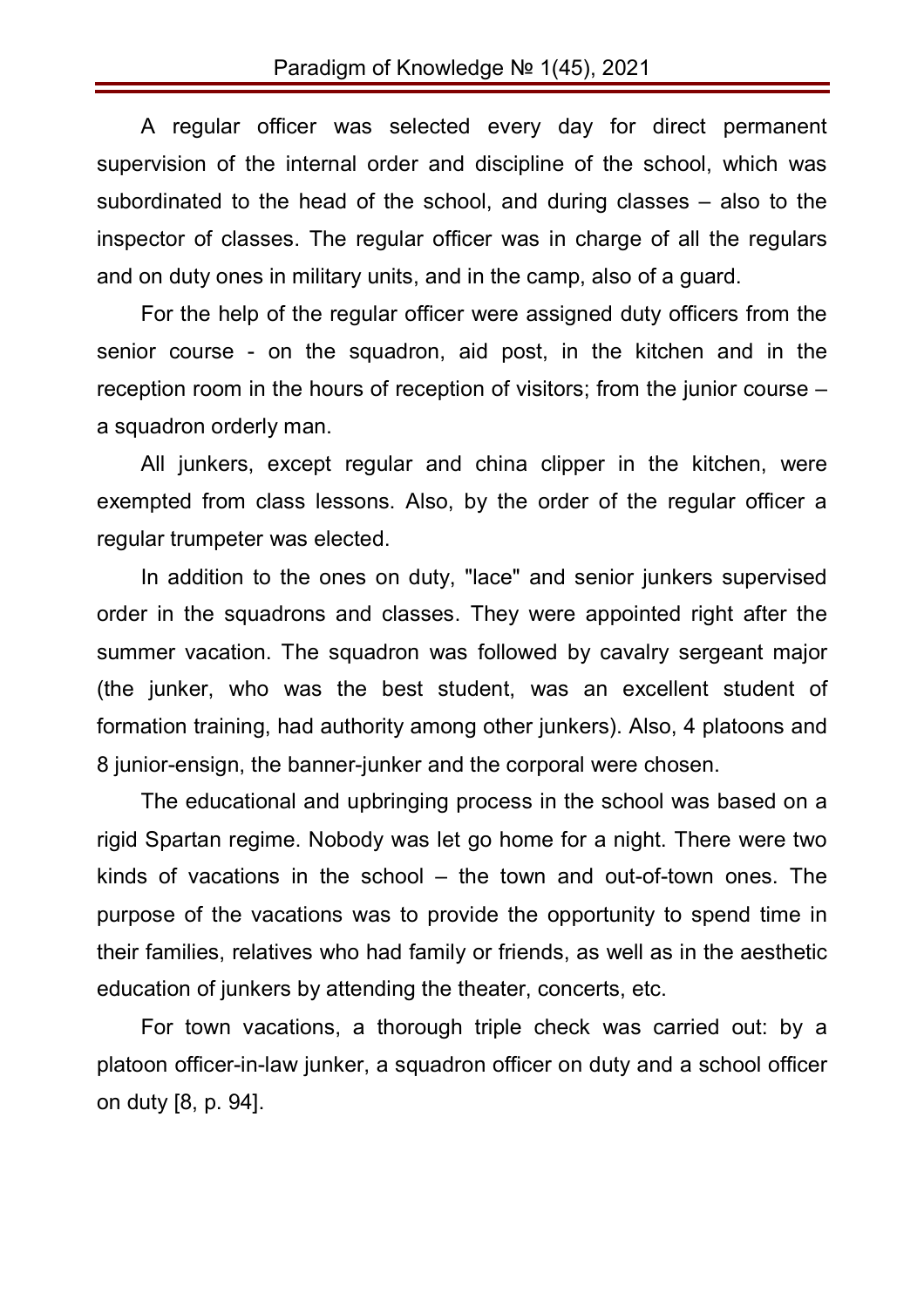Out of town vacations were allowed only at vacation time. It lasted from the end of the camp assembly to the beginning of the training course, as well as for Christmas and Easter.

The course of education in the school continued for two years. From 1880 to 1885, in connection with the opening of the preparatory class and the extension of the curriculum there were three years, and from 1885 to 1913 – again, two years (the preparatory class was liquidated) [9, p. 3-4].

Those junkers who completed the two-year course of the school before the reform, by order on the troops of the district were renamed into estandard-junkers and were candidates for the rank of officers. Students who completed the course for the first grade – the rank of Cornets on the submission of direct authority within 4 months. After the 1902 reform, the military were graduated already in the rank of cornet.

During the First World War, officers' graduations were accelerated and took place at different times. In 1914, by the Highest orders two graduations of the Cornets on July 12 and October 1 were conducted. These issues have not yet been considered accelerated, since the cornets who got the title on July 12 stayed in the college for almost two full years, and those graduated on October 1, have completed the full-year junior class curriculum and abbreviated senior one, having studied at the school for 1 year and 2 months.

The following graduations were accelerated and were named after the serial number:

1st accelerated (4 months) - from August 1 to December 1, 1914 2nd accelerated (4 months) - from October 1, 1914 to February 1, 1915 3rd accelerated (6 months) - from December 1, 1914 to June 1, 1915 4th accelerated (8 months) - from February 1 to October 1, 1915 5th accelerated (8 months) - from June 1, 1915 to February 1, 1916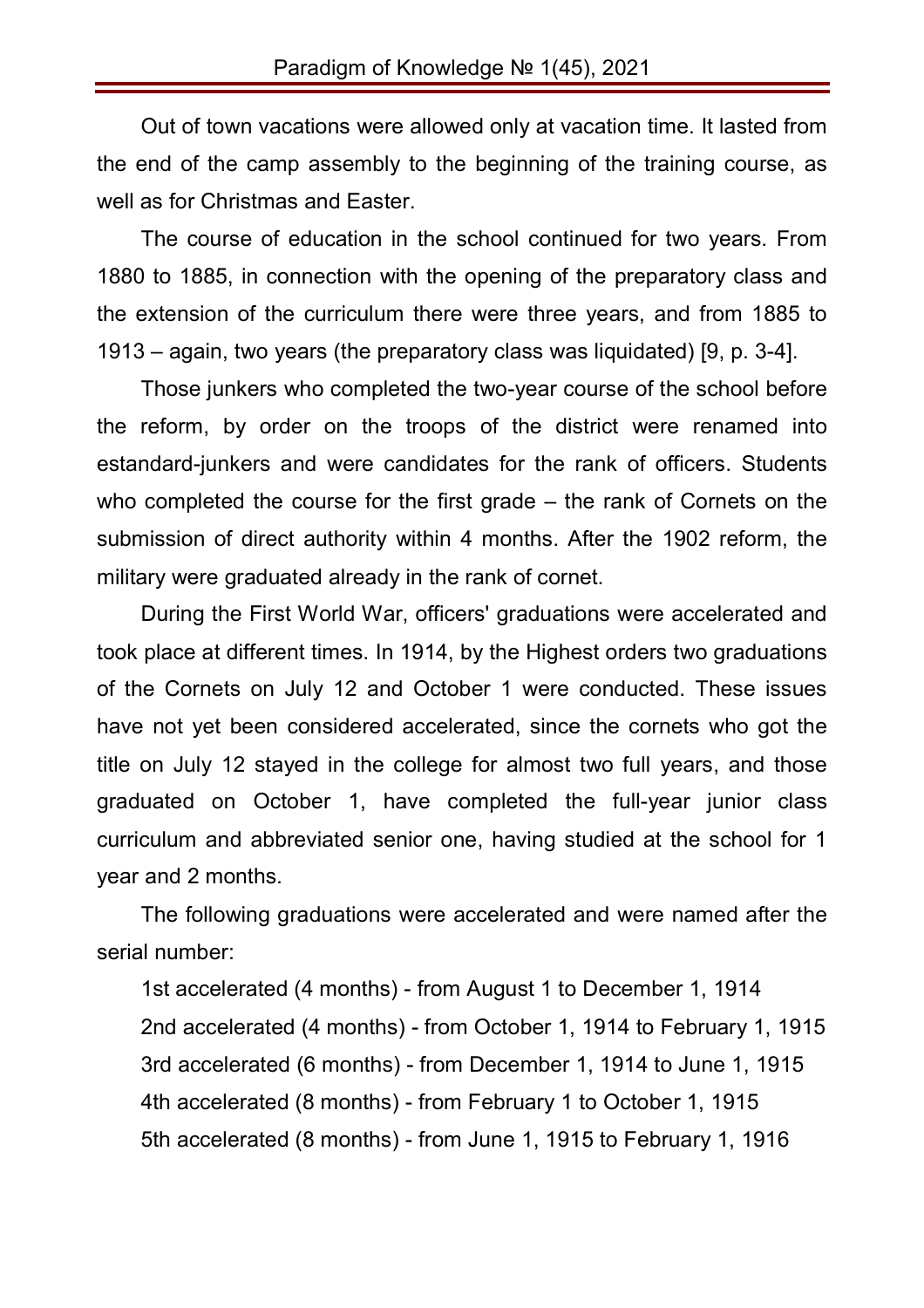Junkers, who graduated from these years, were assigned the rank of ensigns by the Highest order.

6th accelerated (1 year) - from October 1, 1915 to October 1, 1916

7th accelerated (1 year) - from February 1, 1916 to February 1, 1917

Juncker, who graduated from these issues, was assigned the rank of Cornets.

The 8th accelerated (1 year) - from October 1, 1916 to October 1, 1917. The junkers of this issue, on the orders of the Provisional Government, received the title of Cornets.

The admitted for the 9th accelerated graduation due to the October 1917 revolution, did not become officers, and they were taken onto the 10th accelerated, having only been in college for only two months, did not complete their studies [8, p. 27-28].

Distribution of junkers to junior and senior grades was used only for training sessions. In the bedrooms, the boys were divided into squadrons.

The educational process was divided into two periods: winter and summer one.

Classes in the winter were divided into the classroom and the formation ones. Classroom classes were conducted with offices of approximately 30 people, and rehearsals - in small groups. All lectures and rehearsals, as a rule, ended in late March.

On holidays, the regime was violated: the junkies got up an hour later and went to church for listening divine service, before this evening – to vigil service. In the solemn feast in the church served divine and prayer service, the presence of junk on which was mandatory. The rest of the time on holidays was given for junkers for recreation and entertainment.

Since 1878 the day of the Holy Great Martyr and Saint George (November 26) was chosen as the general school holiday. In 1888, they appointed squadron holidays: the first – in honor of St. Nicholas Myrlikiiskyi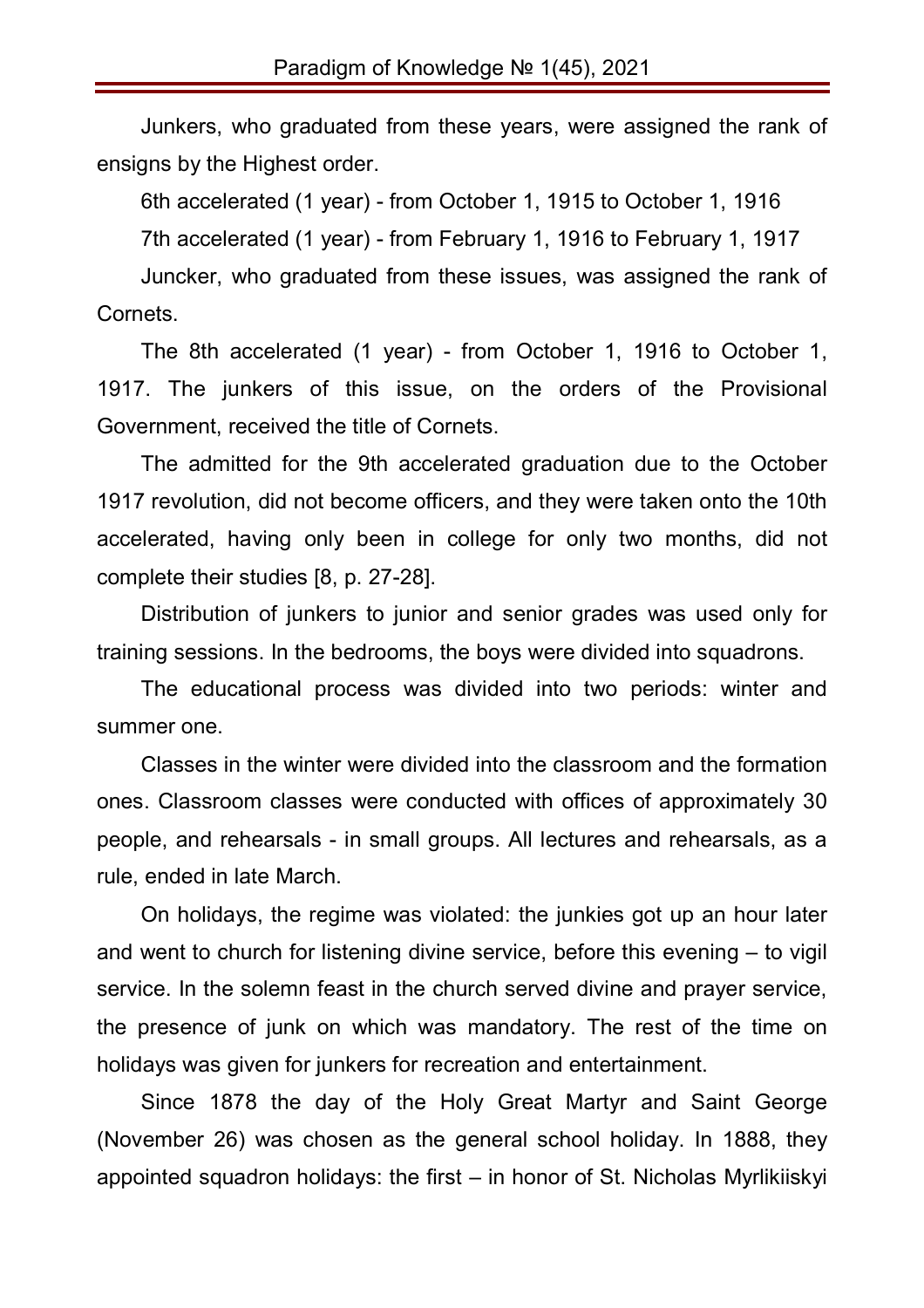(December 6), the second – the Holy Archangel Michael (November 8). Another spring horse festival "Carousel" was added. All these holidays began with the prayer service in the riding hall, after which the head of the school welcomed the junkers and passed the squadron ceremonial march under the sounds of school trumpeters.

In October and November 1905 school and squadron marches were not held. This was due to the defeat in the Russian-Japanese war and the alarming situation in the country and the city [8, p. 24].

After the end of the winter period, exams were held, so the day schedule changed. In the days when there were no exams, formation classes were held in the morning, and in the exam days there were none.

Graduation exams took place in a special room. The examining board strictly assessed the knowledge of junkers, but also took into account the knowledge and skills they showed during the course [4, p. 171].

Taking into account the demand of teachers, knowledge of students became more profound every year.

After the examinations, the summer training period began.

Usually, at the end of May, the full staff of school was sent to the camp. Until 1880, the junkers in the summer period were assigned to the cavalry regiments.

With the advancing in the camp and before the end of the topographic survey of the area, the routine of the day depended on the type of the formation activities.

In wartime, the regime in the camp changed.

In the camp, drills, training, platoon and squadron horse training were conducted. During those, senior class junkers mastered commanding of squads and even squadrons.

At the end of June, the junkers entered maneuvers in mounted formation, moving away from Yelisavetgrad to considerable distances. In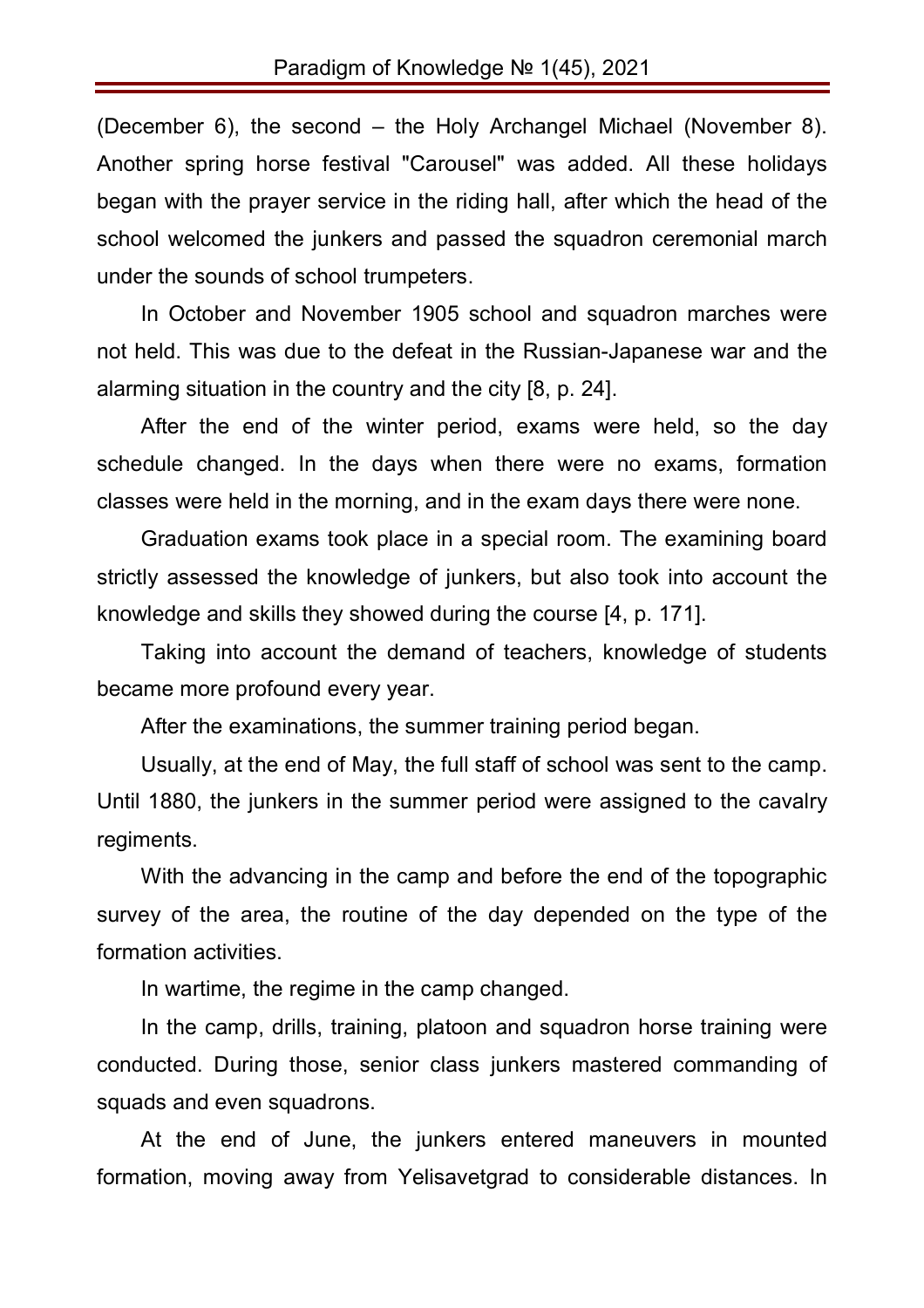the campaign, the junkes were being acquainted with the horse care (no coachers were taken in the campaign).

During a campaign in any weather, the junkers slept in the open air in a straw, covered with horsecloth from the saddles, on which they were sitting in the campaign, since on the English saddles they rode only in the arena. Suitcases were not allowed during the campaign, and everything needed was put into a holster, trimmed to the saddles. The food was cooked in the campaign boilers, which were sent forward in advance.

Thus, in 1888, Junker Cavalry School, part of the troops of the Odessa Military District, with a single consolidated squadron, took part in maneuvers near New Prague (Kherson province, now – Kirovohrad region.), and on August, 31 – at the Supreme Review of the Emperor Alexander III. In June 1902, a consolidated squadron of the school participated in the maneuvers of the troops of Odessa and Kiev districts, and on September 5 of that year, performed at the Supreme Review of the Emperor Nicholai II in Kursk [6, p. 160-161].

The internal order of the institution corresponded to the military structure organization and the junkers who graduated from the school were completely trained in military service.

Typically, school graduations took place on August 6, but in 1905 the graduation was on April 22, 1906 – March 24, 1907 – in June, related to Russo-Japanese War and the first bourgeois revolution of 1905-1907 .

**Conclusions.** In Yelisavetgrad in 1865, a cavalry junker school was created, which in 1902 became a military one, and accordingly had the right to train officers in the rank of Cornets. The purpose of the school was to prepare high-moral officers-practitions. At a certain stage of its activity becomes the second, after Mykolaivska school (St. Petersburg), a cavalry school in the Russian Empire. This was facilitated by the internal organization of the institution's life in accordance with the current charter of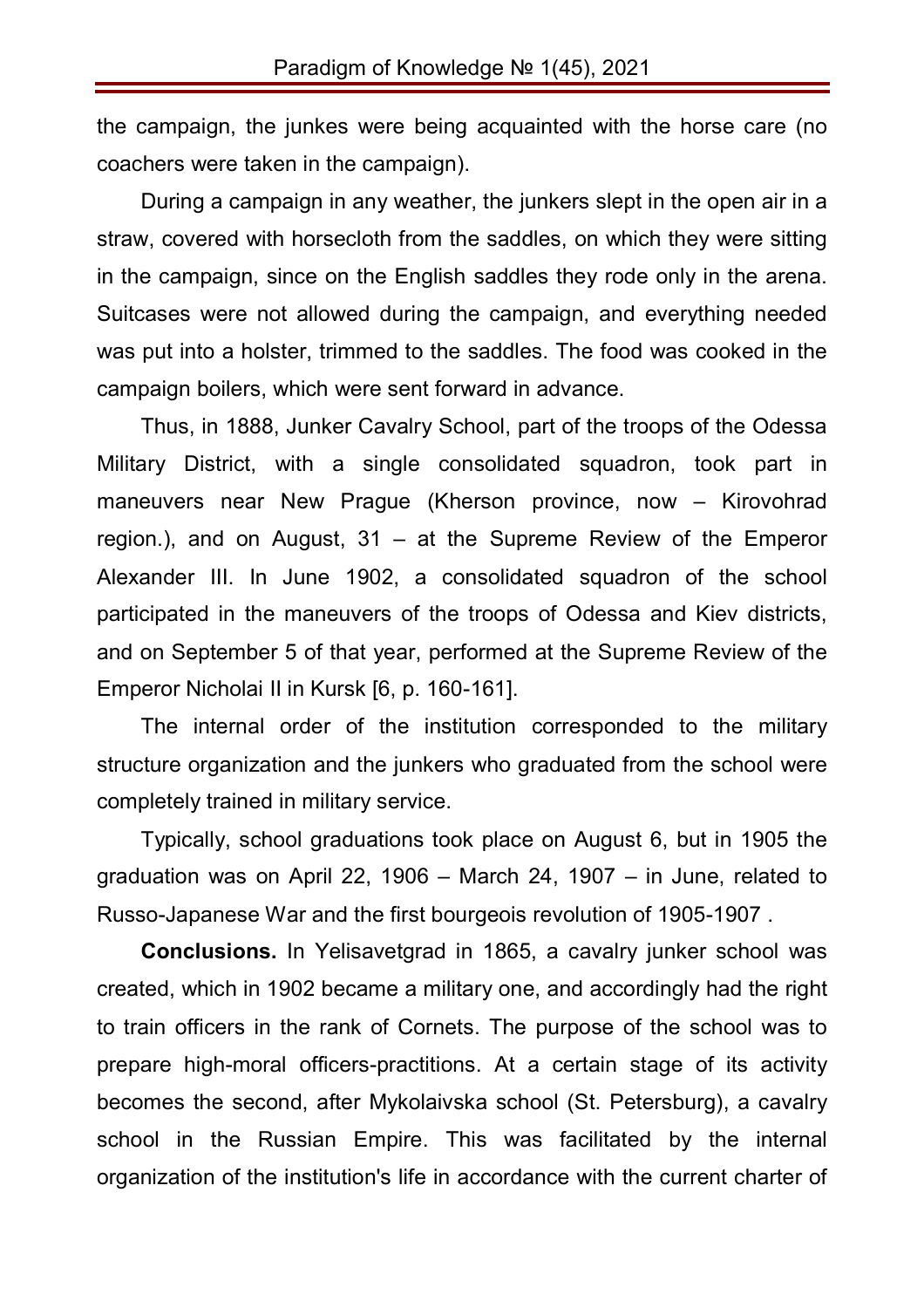the internal service in the troops, the organization of the educational process and the regime in the school.

### *Література:*

1. Бобровский, П. О. (1889). Двадцатипятилетие юнкерских училищ. СПб.: Типография Департамента Уделов.

2. Бобровский П. О. (1870). Заметки о состоянии некоторых юнкерских училищ. *Военный сборник, № 11–12*. С. 77–87.

3. Бобровский П. О. (1864). Об учреждении юнкерских училищ. *Военный сборник, № 11*. С. 91–144.

4. Бобровский П. О. (1876). Юнкерские училища: в 3 т. Спб: Типография В. С. Балышева. Т. 3, Ч. 4. *Экономическое положение училища и достигаемые в них результаты.*

5. Бобровский, П. О. (1872). Юнкерские училища: в 3 т. СПб.: Я. А. Исаков. *Т. 1.: Историческое обозрение их развития и деятельности.*

6. Греков, Ф. В. (1910) *Краткий исторический очерк военноучебных заведений. 1700—1910*. М.

7. *Єлисаветградське військове містечко* [Електронний ресурс]. Режим доступу: library.kr.ua/kray/shlakhovoy/eky.html. Назва з екрану.

8. *Исторический очерк Елисаветградского кавалерийского училища с воспоминаниями питомцев школы к столетию со дня основания училища, 1965.* Под. ред. С. Н. Ряснянскаго. Нью-Йорк: Издание объеденения б. юнкеров Елисаветградского кавалерийского училища.

9. *Справочная книжка для лиц, желающих поступить в военную службу на правах вольноопределяющихся в сухопутные войска, а также и во флот, 1897.* Сост. Н. Ульянов. Полтава: тип. Д. Н. Подземского.

#### *References:*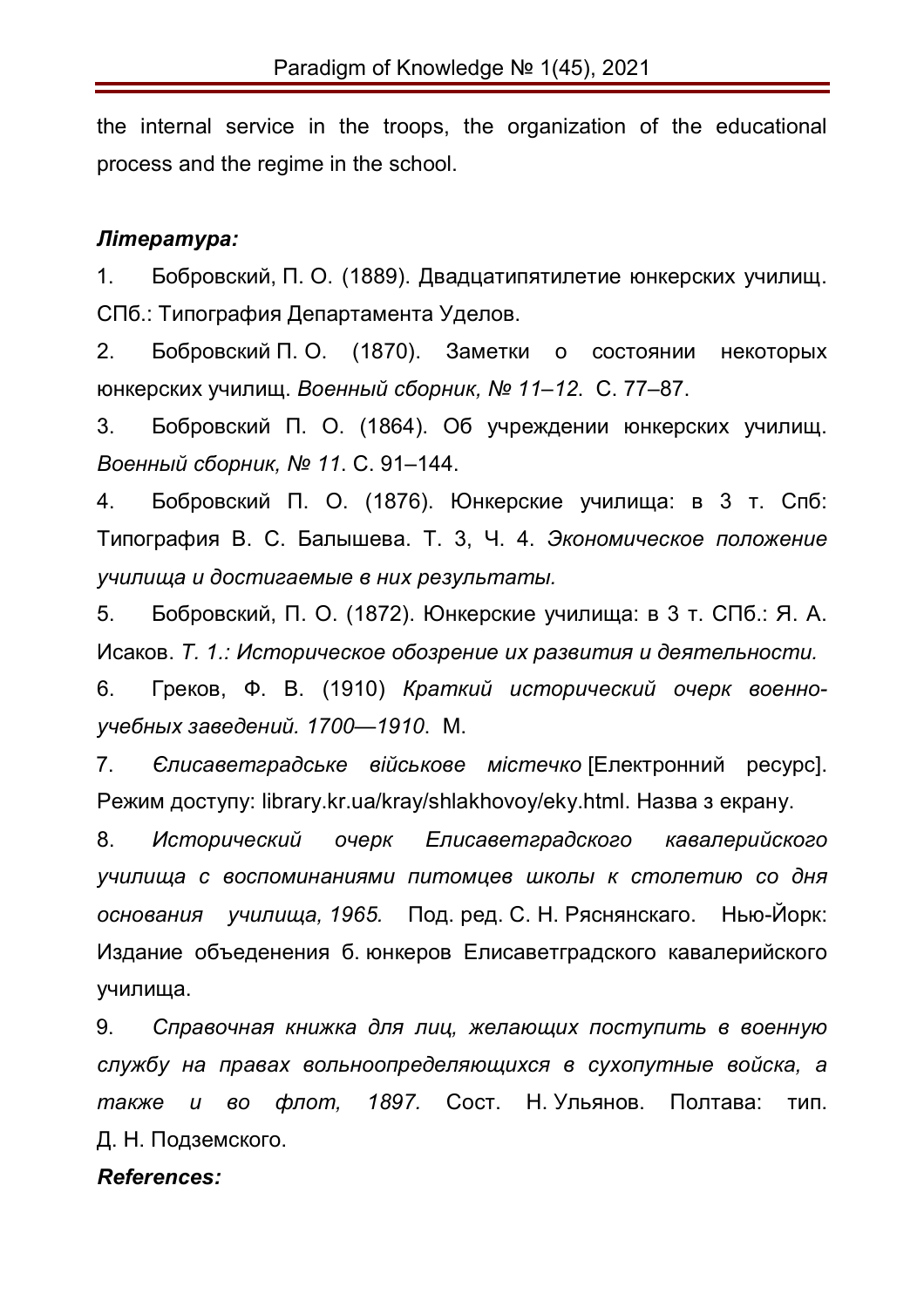1. Bobrovskij, P. O. (1889). *Dvadcatipjatiletie junkerskih uchilishh.* [The 25th anniversary of the junker schools]. SPb.: Tipografija Departamenta Udelov.

2. Bobrovskij P. O. (1870). Zametki o sostojanii nekotoryh junkerskih uchilishh. [Notes on the state of some junker schools]. *Voennyj sbornik, № 11–12*. Pp. 77–87.

3. Bobrovskij P. O. (1864). Ob uchrezhdenii junkerskih uchilishh [On the establishment of cadet schools]. *Voennyj sbornik, № 11*. Pp. 91–144.

4. Bobrovskij P. O. (1876). Junkerskie uchilishha: v 3 t. [Junker schools: in 3 volumes]. Spb: Tipografija V. S. Balysheva. *T. 3, Ch. 4. Jekonomicheskoe polozhenie uchilishha i dostigaemye v nih rezul'taty.*

5. Bobrovskij, P. O. (1872). Junkerskie uchilishha: v 3 t. [Junker schools: in 3 volumes]. SPb.: Ja. A. Isakov. *T. 1.: Istoricheskoe obozrenie ih razvitija i dejatel'nosti.* 

6. Grekov, F. V. (1910). Kratkij istoricheskij ocherk voenno-uchebnyh zavedenij. [Brief historical sketch of military educational institutions]. 1700— 1910. M.

7. *Yelisavetgradske vіiskove mіstechko*. [Yelisavetgrad military town]. Electronic source. Access mode: library.kr.ua/kray/shlakhovoy/eky.html. Name from the screen.

8. *Istoricheskij ocherk Elisavetgradskogo kavalerijskogo uchilishha s vospominanijami pitomcev shkoly k stoletiju so dnja osnovanija uchilishha, 1965.* [Historical sketch of the Yelisavetgrad cavalry school with the recollections of pupils of the school to the centuary of the establishment of the school]. Pod. red. S. N. Rjasnjanskago. N'ju-Jork: Izdanie objedenenija b. junkerov Elisavetgradskogo kavalerijskogo uchilishha.

9. *Spravochnaja knizhka dlja lic, zhelajushhih postupit' v voennuju sluzhbu na pravah vol'noopredeljajushhihsja v suhoputnye vojska, a takzhe i vo flot, 1897.* [Reference book for persons wishing to enter military service